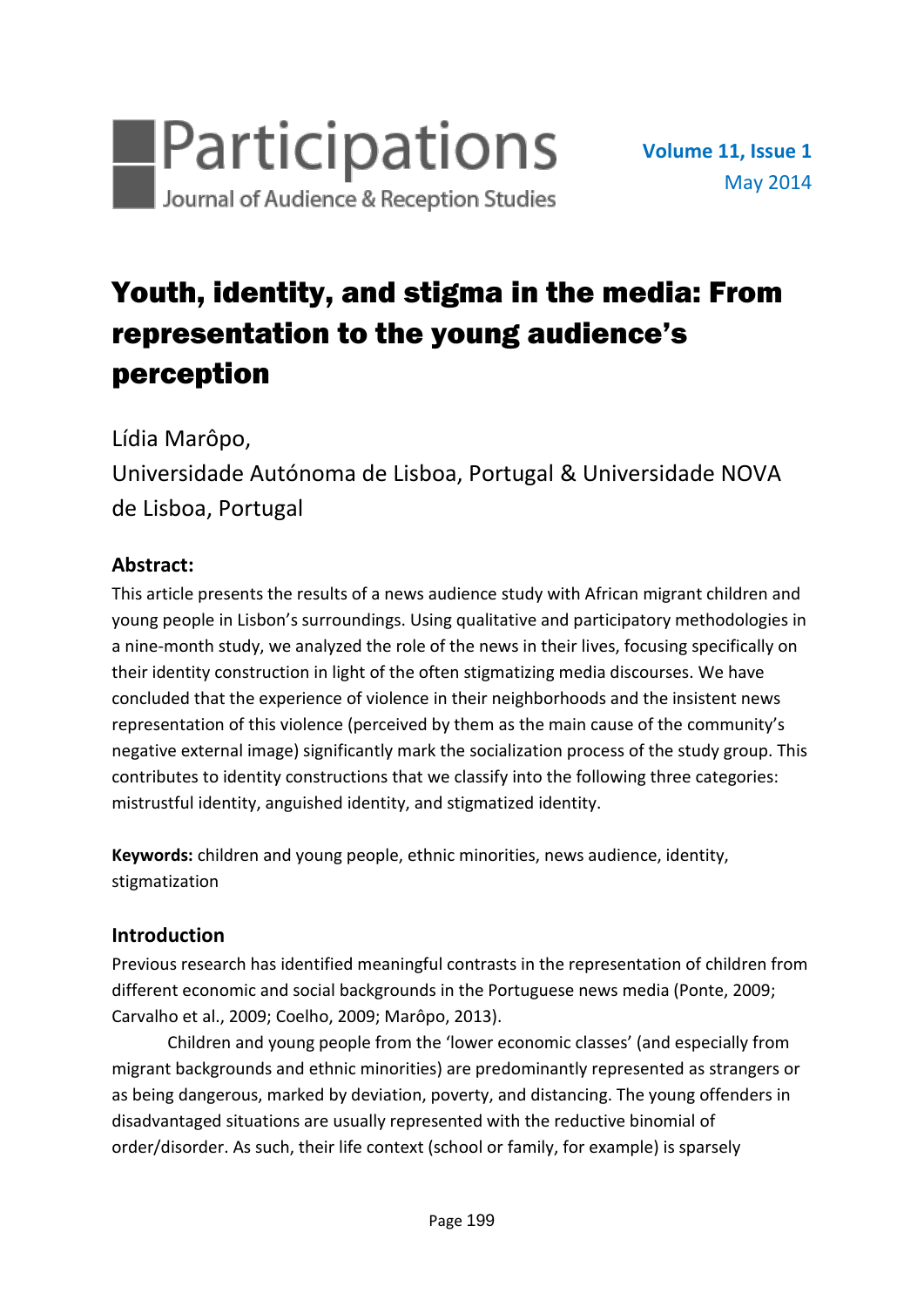

contextualized and the prominent media coverage amplifies the perception of their involvement in the phenomenon of delinquency.

'Middleclass' children and young people are mainly represented as a target of parental anxieties and concerns in news suggesting how to avoid and overcome risks. The news coverage emphasizes a private and individual point of view which suggests to the parents how to better deal with and educate their children. The young offenders from higher social strata are often condoned and characterized with attributes such as levity, deviations of character, immaturity. This news representation seems to reinforce the social perception of children and youths from low-income areas as a 'social other' which further promotes stigmatization and exclusion (Ponte, 2006:03).

Given that the media comply with functions of social reproduction, socialization, and integration of individuals, and therefore significantly influences the images that people have of them, of the others, and of their necessities (Patterson in Correia, 2004: 33), how do these negatively represented children construct their identities in light of these frequently stigmatizing discourses?

In order to explore this question, we used qualitative methodologies over the course of nine months, including focus groups, interviews, participant observation, and participatory visual methods in weekly meetings with 15 children and young people (aged 9 to 16) in an African migrant community in Loures, which is in Lisbon's surroundings.

Often labeled as 'troubled' by the media, this neighborhood was built between 1998 and 2000. Families from African countries with Portuguese as the official language that inhabited unfinished and degraded buildings and stalls were accommodated in the new neighborhood (Pereira, 2005 e Esteves, 2004). According to the Municipality of Loures, today it houses about 2,600 residents, of which approximately 700 are children (aged 0–18), for whom this territory is a fundamental space of identity construction.

Carvalho (2010: 257) draws attention to the fundamental influence that the territory where children live exerts in terms of the way they interpret, reconstruct, and represent social problems, as well as how they position themselves with respect to these problems.

Among children in our study, for example, the fact that they live in social housing, the lack of opportunities of living experiences outside of this neighborhood, and their migrant background seem to be crucial for the sense of community belonging they express. Like other studies on immigrants in underprivileged areas, the neighborhood appears as a factor of identity and frequently as a 'safe haven'. This, in turn, leads to dwellers' consequent concern about its negative image which is often reproduced by media discourse (Padilha, 2011: 164).

Previous studies have verified that the peripheral areas of large cities, public housing, and communities of immigrants and ethnic minorities are often ignored and represented as dangerous in the news media coverage, raising concerns about the stigmatization of these territories (Hall et al., 1978; Wilson II et al., 2003).

In this context, marked by the media as a central symbolic resource, we can speak of the children's experiences, their feelings of belonging, and personal relations that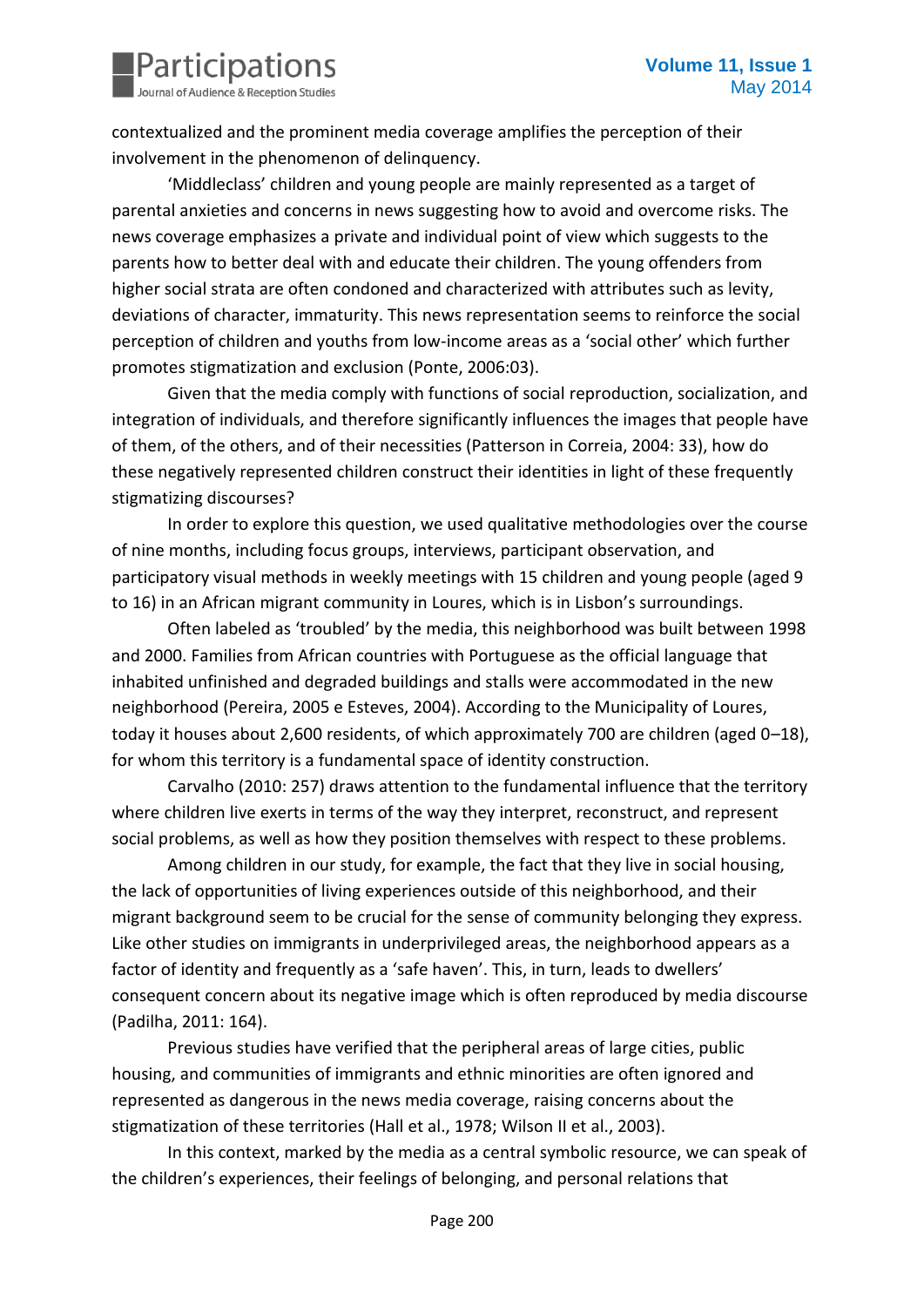

contribute to the construction of individual (of a person, a voice, a position, a subjectivity) and group identity ('we', that are similar, in relation to 'others' who are different from us) (Pais, 2005).

## **Media, identity, and stigmatization**

Although the context in which children live is characterized by competing, complementary, and divergent values provided by parents, school, the consumer society, peer relations, and the media, this last element (i.e., the media) gains importance as it has come to play a more central role in the way children and young people interpret the world. Already in 1994, Gerbner said that the children heard more stories and facts through different media than through parents, schools, or community. This is a phenomenon that Livingstone (1998) identified as mediated childhood.

In this intensively mediated world, the agenda-setting function of the mass media, including the way it frames events, works as a symbolic resource to reinforce and construct identities (Correia, 2007:132). In this sense, although there are differences in terms of the type of media and the target audience, in general, how are these children and young people, their community, and their peers represented in the media?

A search for the neighborhood in Google News provides clues to answer this question. We found an overwhelming predominance of the crime in the neighborhood as a news topic. In these news items, a framework often reduced to what Bennett (2007: 43) called the 'authority-disorder syndrome' prevails. The news represents a world where order is threatened or was reestablished. The central question is whether the authorities are able to establish or restore order at the expense of a contextualized approach. We can say that this news disseminates versions of what the social order is as well as how it should be based on the following three fundamental aspects: the moral evaluation (what is considered inside or outside of the order is judged in terms of whether it is good or bad, healthy or unhealthy, normal or abnormal); procedures (methodically necessary for the order maintenance or restoration); and the hierarchy (the order is directly related to attributes such as class, status, and social position) (Ericson et al., 1991: 4).

From these three elements, the news discourse identifies the neighborhood as out of order, as a necessary target of police procedures, and as a place of low social status and dangerous people. This representation echoes the pejorative expression 'troubled neighborhood', which is widely used by the media.

This is a suspicion frequently presented in the media representation of these minorities, especially of the younger population. Ponte (2006: 3) calls attention to the definition of 'the other'- a stranger to the dominant identity – as a strategy for both standardization and exclusion and inclusion in the news discourse on risk. It is this perception of 'the other' (as opposed to adults, newspaper readers, middle-class whites) that will influence the news coverage about violence involving young, thereby promoting hate campaigns against groups of children and youth that are almost always in the margins of society (Hammarberg, 1997: 248).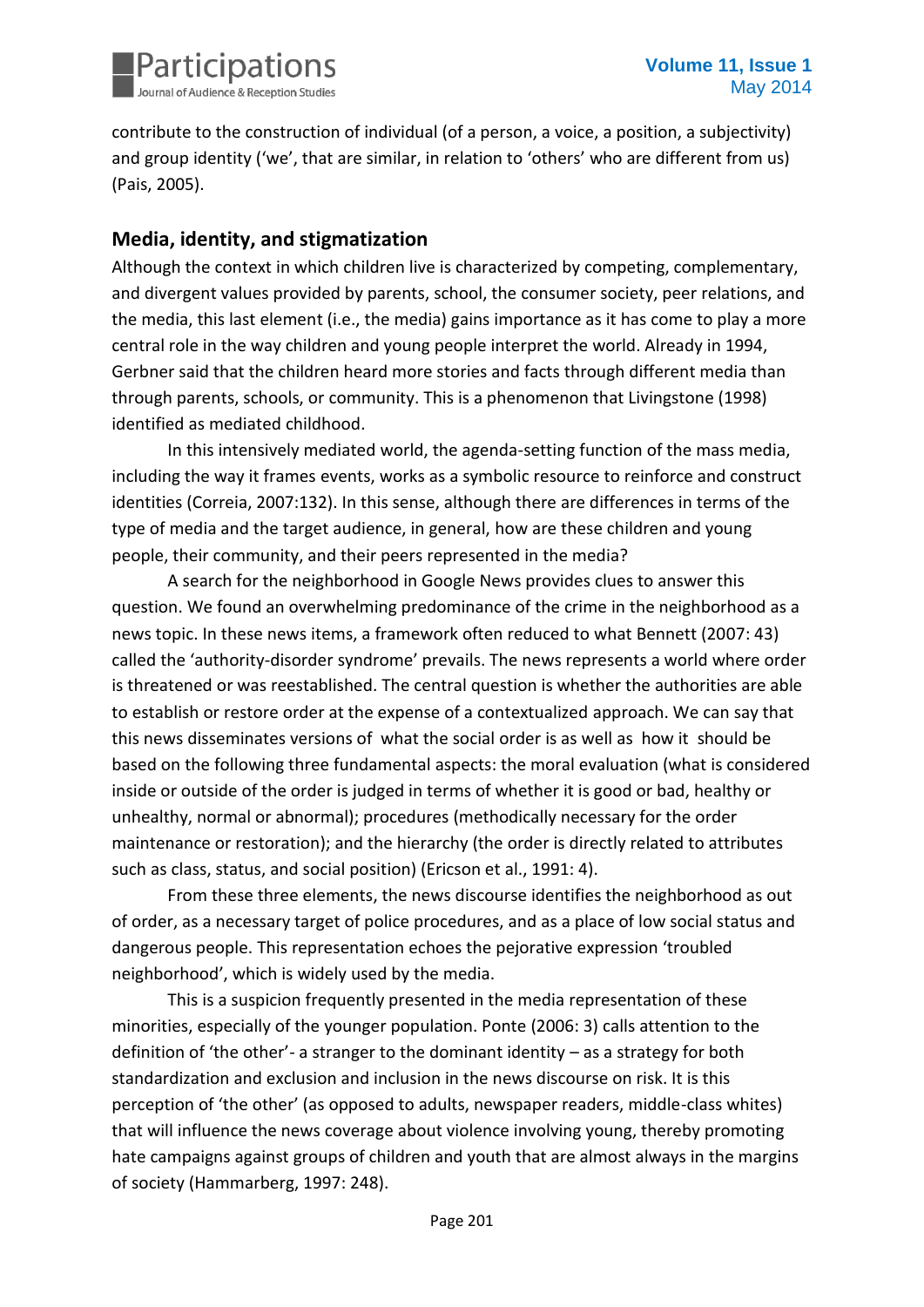

This idea of 'the world of others' marked by attributes such as poverty, violence, and deviation (Ponte, 2009: 2) has often dominated the news discourse in Portugal regarding minority groups. The young offenders from higher social strata are generally represented by attributes such as slight deviations of character or immaturity, while the skin color and social origin of other young people can encourage hasty and exaggerated spectacle (Carvalho et al., 2009), thereby contributing to the moral condemnation of such youth. Similarly, Azeredo (2007: 205) argues that the news framing of nonwhite youth contributes to expanding the perception of their involvement in the phenomenon of crime and consequent stigmatization. From an exploratory analysis of the Portuguese press, Coelho (2009: 375) concludes that the predominant representation is based on the stereotype of the troubled youth.

In an analysis of this phenomenon in the context of Brazilian society, Ramos and Paiva (2007: 77) point to the following reasons for the stigmatization of poor communities in news discourses: the lack of legitimate and independent local news sources; the lack of knowledge of the local reality by the journalists that usually live in middle class neighborhoods and are rarely a part of these minorities; the target audience that sees these minorities with prejudice; and the feeling of insecurity among journalists that inhibits their entry into these communities without a police presence.

These are all reasons that remind us of the predominant social forces, the business priorities of the media, the limitations of journalists' professional routines, and the minority status of these populations (Marôpo, 2013).In this sense, there is a prevalence of news frameworks reinforcing stigmatized identities over more varied and complex representations of territories and populations viewed as 'outsiders' (Correa, 2007: 145).

The stigma is an attribute that differentiates and deeply discredits, complicating the relations between the stigmatized individual and the 'normal' individuals (Goffman, 1975: 13). A stigmatized person is isolated. He/she has his or her rights threatened and is the target of discriminations often considered justifiable. The society (here we include the media) encourages these people to internalize criteria that make them very sensitive to what others see as their difference and, as a result, they often feel that they are not what they should be. These stigmatized identities frequently have their origin in issues related to ethnicity and cultural diversity. Ethnic minorities have become an object of suspicion, more or less hostile in the host countries, making it more difficult to maintain a multicultural ideal (Correa, 2004: 123).

The negative news discourse has a significant impact on the social image of these minority groups and consequently on their identity construction. Unlike the mediacentric point of view criticized by Buckingham (2000), we are not here to address the children's vulnerability to traumatic news or the *effects* of television. What we do want to know is their point of view, i.e., how do they make sense of the news, as a useful way to reflect on the relationship between news discourse and identity processes.

Based on Altheide's (2000) assumptions, we see the young people's identity as more negotiated than institutionally grounded. It is a social production and not an individual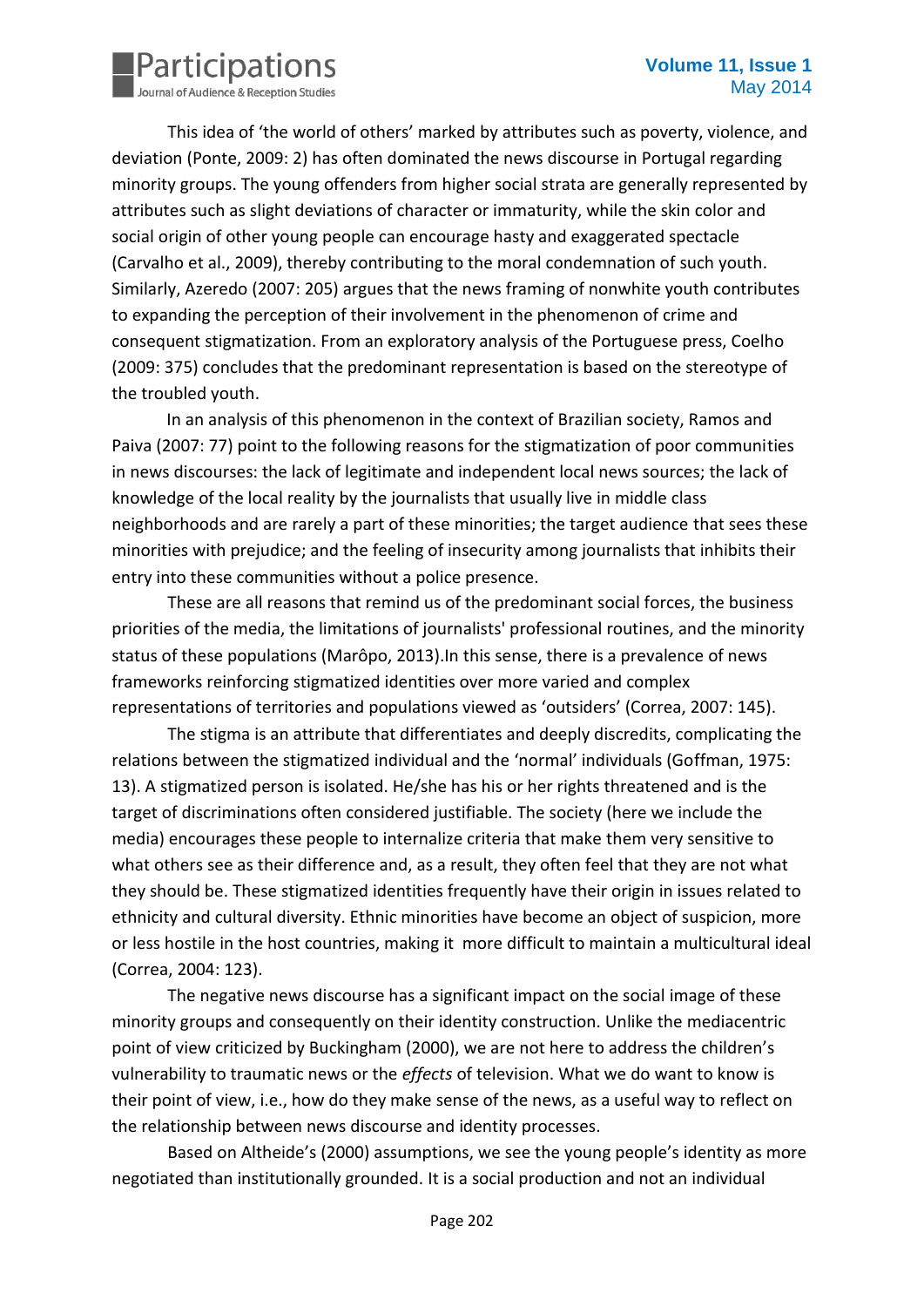

property; in other words, it requires others' recognition. We live in the identity process because we do not ''have'' or own an ''identity,'' but rather, we exist as social beings in the midst of process. The author situates the concept of the definition of situation as central to the debate on identity; identity emerges and is acknowledged in situations. Altheide (2000: 03) cites Schopenhauer, stating ''It is not what things objectively and actually are, but what they are for us and in our way of looking at them that makes us happy or unhappy.''

In this sense, the media is seen as making an important contribution to the affirmation of identities. It contributes to the definition of situations in social life and to the generalization of others. Identity also connects with popular media culture's emphases on individual consumption, style and performance, and success. Altheide (2000) stresses that numerous researchers highlighted the impact of media logic on everyday life and, citing Grossberg, Wartella, and Whitney, affirms that the most powerful and important media effect is the ability to produce people's social identities, in terms of both a sense of unity and difference.

Hamley (2001) adds that we live in a media-saturated environment; therefore, young people make use of imagery derived from the popular media to construct their identity. The mass media functions as a wide-ranging source of cultural opinions and standards for young people as well as differing examples of identity. However, the meanings gathered from the media are open to reshaping and refashioning and can be updated or changed.

In this sense, the news discourse has a role in the identity processes of the young people in this study because it is part of their daily lives. Even though they prefer other media content, they acknowledged having regular contact with the news media during family reunions or as a way to pass their free time. The news media also reinforces a negative image of their community that they have to face in their daily lives. The children and youngsters demonstrated great familiarity and proximity with the news about the community, stressing several consequences of the frequently negative framings of the news in a very sensitive way.

#### **Methodological Guidelines**

In our methodological approach we used various qualitative and participatory methodologies to study the meanings generated by children and young people about their realities, seeking to understand how the news discourse is part of their negotiations of identities. Research, action, and participation were developed side by side in a process built largely from regular experience on the ground, which can be identified as action research (Greenwood and Levin, 1998).

The meetings were organized in a local association funded by the government to support children with low school performance. The children and youth call the place the 'spot' and it is a popular meeting point in the neighborhood. With different levels of involvement and attendance in accordance with their own interests and desires, 15 children and young people (9 to 16 years old) participated in the study. They were selected among those who showed greater involvement in the local association activities, but they still had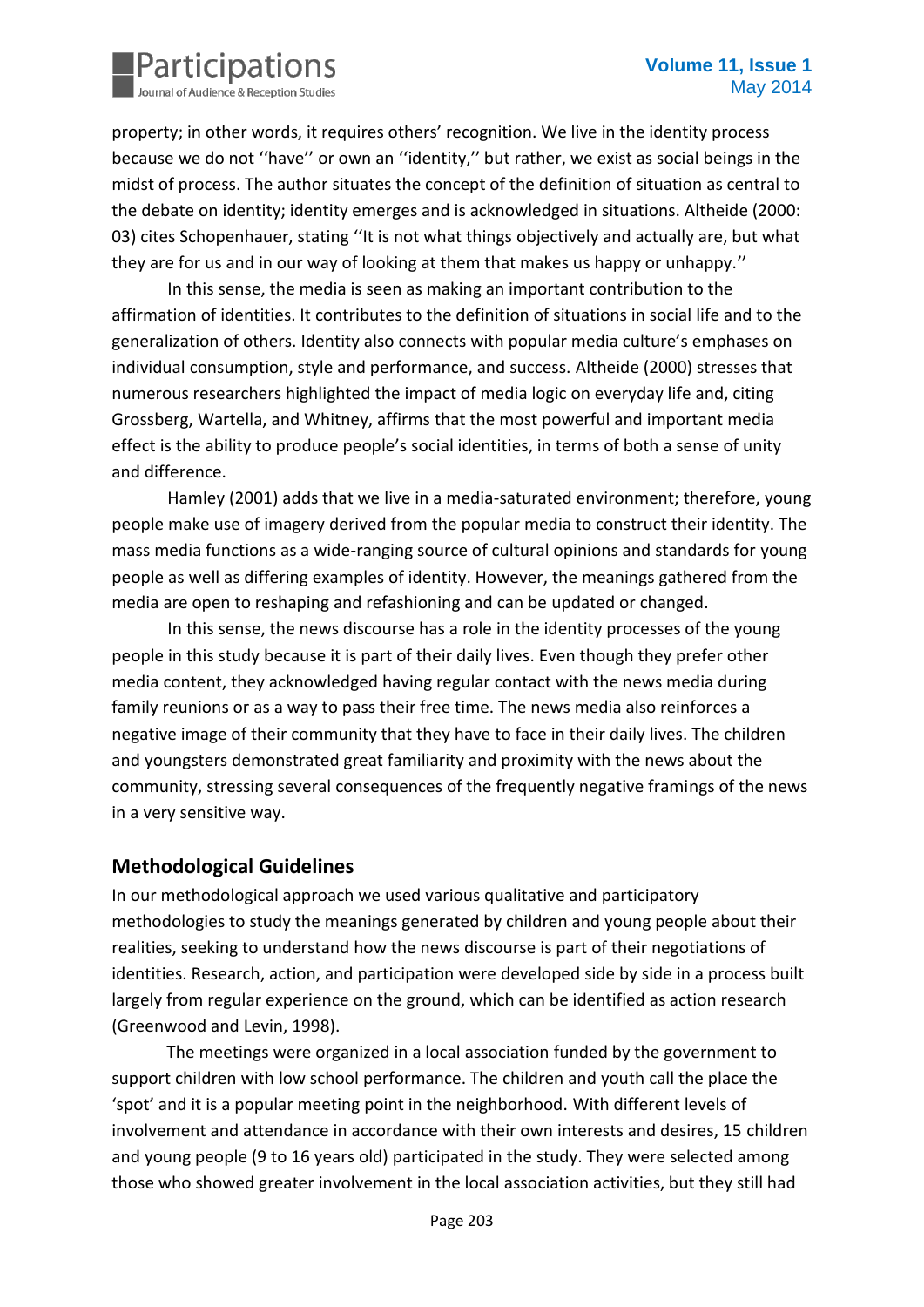

an irregular presence in the meetings. This hindered further characterization of the participants, but some observed data helped in contextualizing the subjects of this study.

There was a balance between the number of boys and girls participating. However, the number of male participants prevailed among the older ones (at least at the beginning of the project), while among the girls the younger ones were the majority.

The girls usually justified their absences due to domestic obligations, a clear demonstration of how gender is a determinant in their participation. We also noted greater regularity of the presence of the younger ones from both genders (9 to 13 year), while for those over this age, the greater freedom of youth mobility and competition with other interests made it more difficult to keep them motivated to participate in the meetings.

All the participants have African origins – predominantly in Cape Verde, Angola, and Guinea Bissau – but were born in Portugal. In almost all cases, their parents have low-skill jobs; for example, many of the mothers are cleaners, while many of the fathers are construction workers. These fathers are often absent because they had immigrated to other European countries or have formed new families. Several of the children and youths were living with extended families and reported the unemployment situations of their mothers and fathers.

Our nine-month contact with this group began in August 2011, with the intention of stimulating a club of journalism to debate and produce news. The interest and concern of the group regarding the news about their community which was demonstrated on several occasions led us to specially focus our investigation on this aspect, as shown by the field notes below.

The news broadcasted on SIC on an August afternoon talked about the stabbing of a boy in the neighborhood. The entire room was watching almost silently. Until that time, television was almost always on at the Spot, but as an accessory to which no one paid much attention. Suddenly, the children kept quiet, stopped playing, and were attentive to the newscast (Field notes, 08.18.2011).

Some comments and situations reinforced the need to debate the children's perception of the news about their neighborhood. 'There's only bad news about the neighborhood', lamented André (15 years old). One of the monitors also commented that he felt a climate of tension growing in the community and showed his concern that the news' sources have asked not to be identified in the report: 'it was not like that before'. Helena (12 years old) told me discreetly that she saw everything and she knew who committed the reported crime, but chose not to talk to the police: 'My mother comes from work late and I'm afraid they will do something bad to her'. On the next day, we heard on the street a community leader addressing a boy: 'It is very bad to promote bad news about the neighborhood because of your mess. That's enough, isn't it?'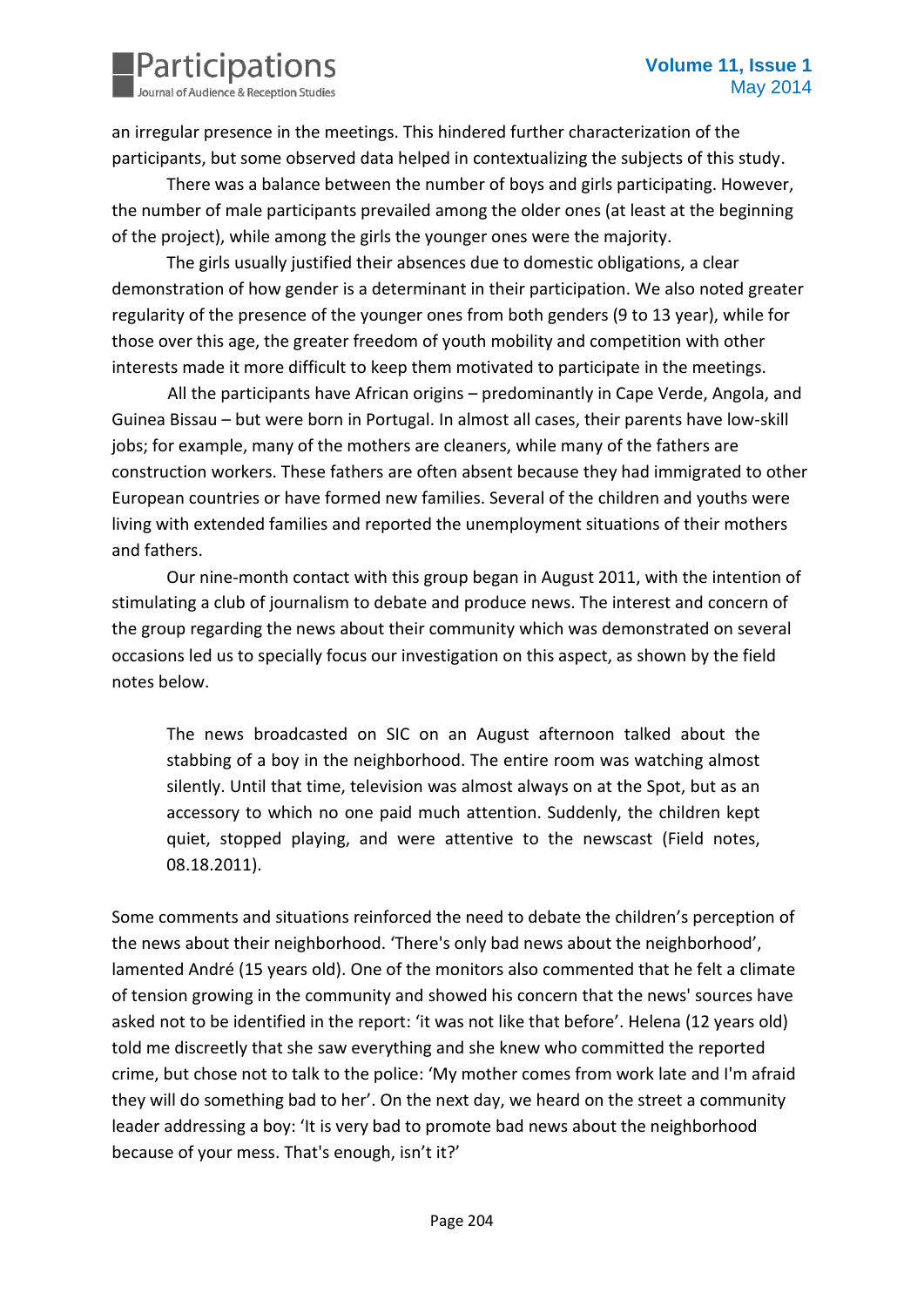

What are the consequences of this predominantly negative news broadcast for the identity constructions of these children and young people? This central question led us to conduct five focus groups with an average of 10 participants among the group we studied, a common methodology in audience studies that allows us to see how people understand the issue at hand from the conversation and interaction between them (Hansen et al., 1998). In these focus groups, we debated the following questions, among others: What is news? Are they interested in the news? How do the journalists decide the news agenda? What do they know about the newsmaking process? Do they remember news about their community? How is this news? What are the consequences of this news in their lives? In order to provide better contextualization, we also discussed what children and young people like and dislike about their neighborhood and how they see the world today.

During the field work, in order to complement the data generated by the focus groups and to try to address their preference for practical activities involving communication technologies, we have established a partnership with a project developed by a fellow researcher, Daniel Meirinho. The In Focus Project uses audiovisual participatory methodologies – especially photos and videos – which are produced by the children and young people and are used as tools to debate personal and social problems (Meirinho, 2013). Therefore, we followed the children in the production of a video and a short movie. We also participated in a photo workshop that resulted in an exhibition in the neighborhood.

Our approach in the field is also ethnographically inspired since we used observation and informal interaction as key methodological tools during a significant period of time. The field diary and audio recording of the activities were key instruments to pick up the voices, actions, and meanings constructed by the children.

It is also important to address the main constraints that we found on the work field of this action research which meaningfully influenced the results obtained. Such constraints included the difficulty in enabling an open debate with children and young people with low levels of attention; the lack of structure to fulfill many of the proposed activities; and the challenge of reconciling research and intervention at the same time. This work also raises ethical questions that are difficult to resolve: although we have formal authorization from the Social Project for the study, we could not obtain the informed consent of all the parents and children/young people because some of them only occasionally participated. Another dilemma is how to reconcile privacy rights and participation. In our articles we prefer not to directly identify the children and young people and use fictitious names to avoid embarrassment. Moreover, their voices, images, and identities are thus disclosed in the communication products which they produced in accordance with the participation rights and freedom of expression guaranteed in Articles 12 and 13 of the Convention on the Rights of the Child.

After taking into account the previously mentioned methodological procedures and constraints, we analyzed the identity construction among children and youth in face of an often stereotyped representation. How does this media representation influence the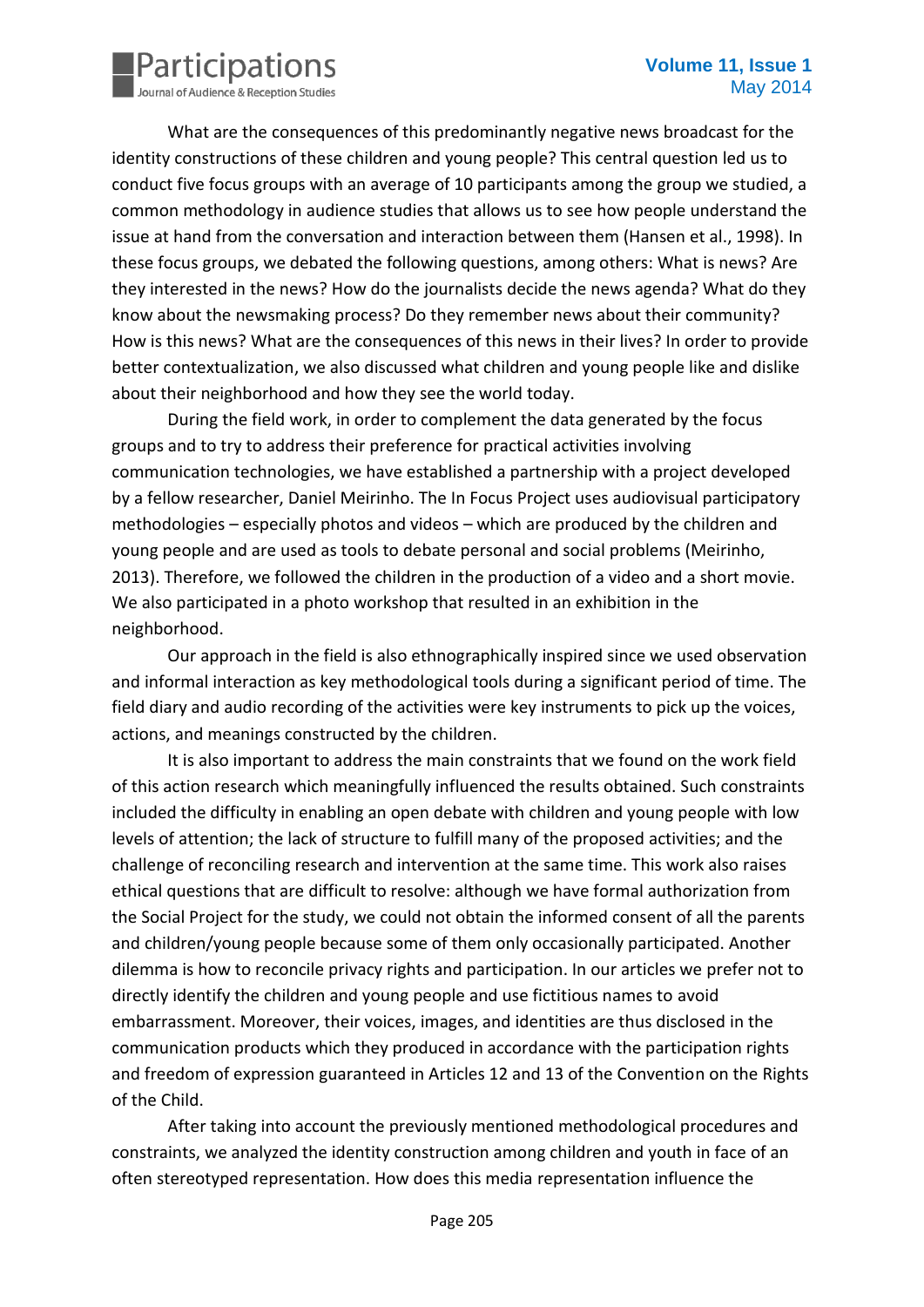

construction of the individual and group identities of these children and young people? To what extent does the stereotype of the 'trouble' neighborhood and youth publicized by the media intersect with their discourses about themselves? How do they perceive the role of the media in their processes of identity affirmation? These are the questions that will be discussed below.

## **Identities: from bad news to stigmatization**

'Who remember the news about the community?' The initial question of the third focus group gave rise to a torrent of answers and comments. They all spoke at the same time and practically said the same thing: 'Bad news!' After some moments of trying to organize the children and youngsters' anxiety, more specific answers appeared, chiefly from the older boys: 'They killed a young person'(André, 15); 'a young man attacked' (Valter, 16); 'A boy was attacked with a knife' (Pedro, 15); 'The young people are problematic here' (Jorge, 14). The younger boys and the girls complemented these responses. Everybody was anxious to talk about the violent episodes on the news, which some of them had witnessed.

There was a unanimous perception of the relation between the youths and the violence in the community as the most frequently and highlighted news topic. That negative coverage was also understood as a cause of the negative external image of the community, an image with real consequences for the community's habitants.

*You were saying that you saw news about the neighborhood* (Researcher) Someone stabbed a young person in their twenties (Mário, 10). *Where did you see it?* On SIC (a TV Channel). *And what did you think when you saw the news?* I thought so many people would speak badly of our neighborhood (Mário, 10). … *So, why do you think this is terrible news?* Because it talks about death and violence (Vasco, 13). *What does this mean? What are the consequences?* It is bad for the neighborhood (Jorge, 14). Not only for the neighborhood! The neighborhood is composed by whom? (Vasco, 13) By us, the people… (Jorge, 14)

This dialogue demonstrates that, from their point of view, the news broadcast of the violence in the community strongly contributes to defining their situation in a negative way by generalizing them as troubled youths. This clearly shows that those young people have to deal with this negative media imagery when they are constructing their identities. According to Brown et al. (1994: 814), 'they (the adolescents) use the media and the cultural insights provided by them to see both who they might be and how others have constructed and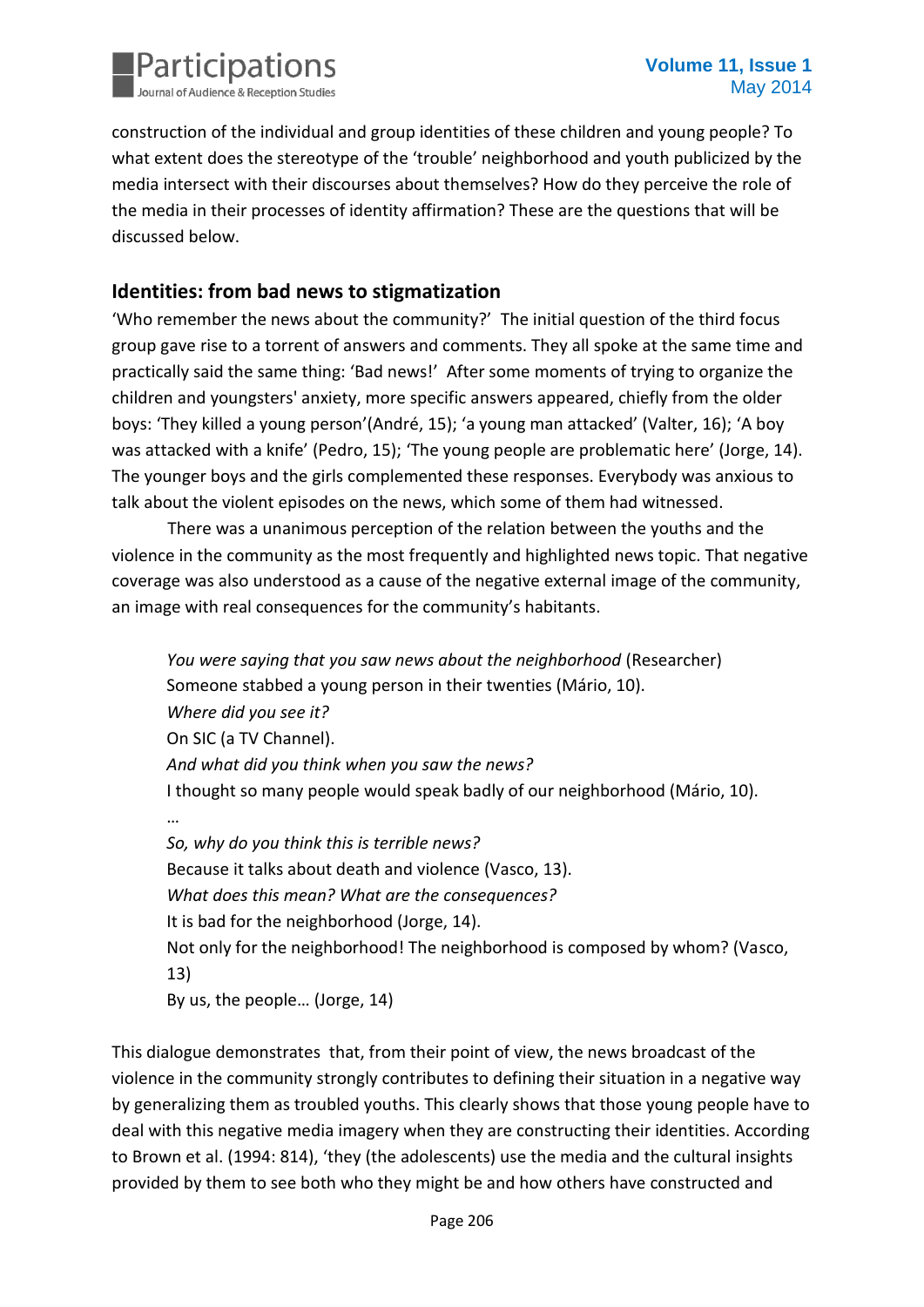

reconstructed themselves.' However, since we see them as an active audience, they make sense of the news in a negotiable way, contributing to different identities that we classified in the following three categories: mistrustful, anguished, and stigmatized.

#### **The mistrustful identity**

If, on the one hand, their daily experiences and the media coverage of the violence contribute to the children's perception of the community as a 'violent ghetto'; on the other hand, they foster local friendships and gratifying experiences associated with leisure and learning that reinforce a strong feeling of belonging to their community. From this perspective, the district is also seen as 'a house extension' a fundamental free space in which these children and youths have their family's permission to circulate. This sense of belonging is also reinforced because their possibilities of living experiences beyond the community's borders are scarce due to the lack of time and/or financial resources of their parents.

The older ones are proud to say that they remember the 'old neighborhood', although they were only a few years old when they were rehomed. They like to express to the younger ones their nostalgic feeling about the old settlements where they had once lived. They describe their remembrances as an idealized happy time, without reference, for instance, to the bad residential conditions during that time.

This group identity is strongly anchored in the community as a place of belonging. Furthermore, the discomfort caused by the negative public image of the community strengthens a sentiment of distrust toward other external groups, especially in relation to the police and the media, identified as the main proponents of this bad image. The police force, for example, has been accused on several occasions of being abusive and causing various types of trouble. Here, what prevails is that there is a sentiment that 'we the residents of the community' suffer the consequences of the police harassment.

I think that the police should come to the settlement once in a while to monitor the situation, but every day it is very annoying. I think that every day is an annoyance for the neighborhood (Helena, 12).

In relation to the media, we identified a perception of the news being responsible for too frequently falsely amplifying the representation of the community's problems.

According to Maria (13), 'The others don't like us!' On several occasions, the narratives made this perception clear, and those 'others' were identified as journalists, especially by the older youngsters. Although they could not identify the reasons, the journalists are seen as having a deliberate intention of speaking badly about the community:

*What do you feel when you see such news?* (Researcher) That they don't like the neighborhood (Jorge, 14). *Why?*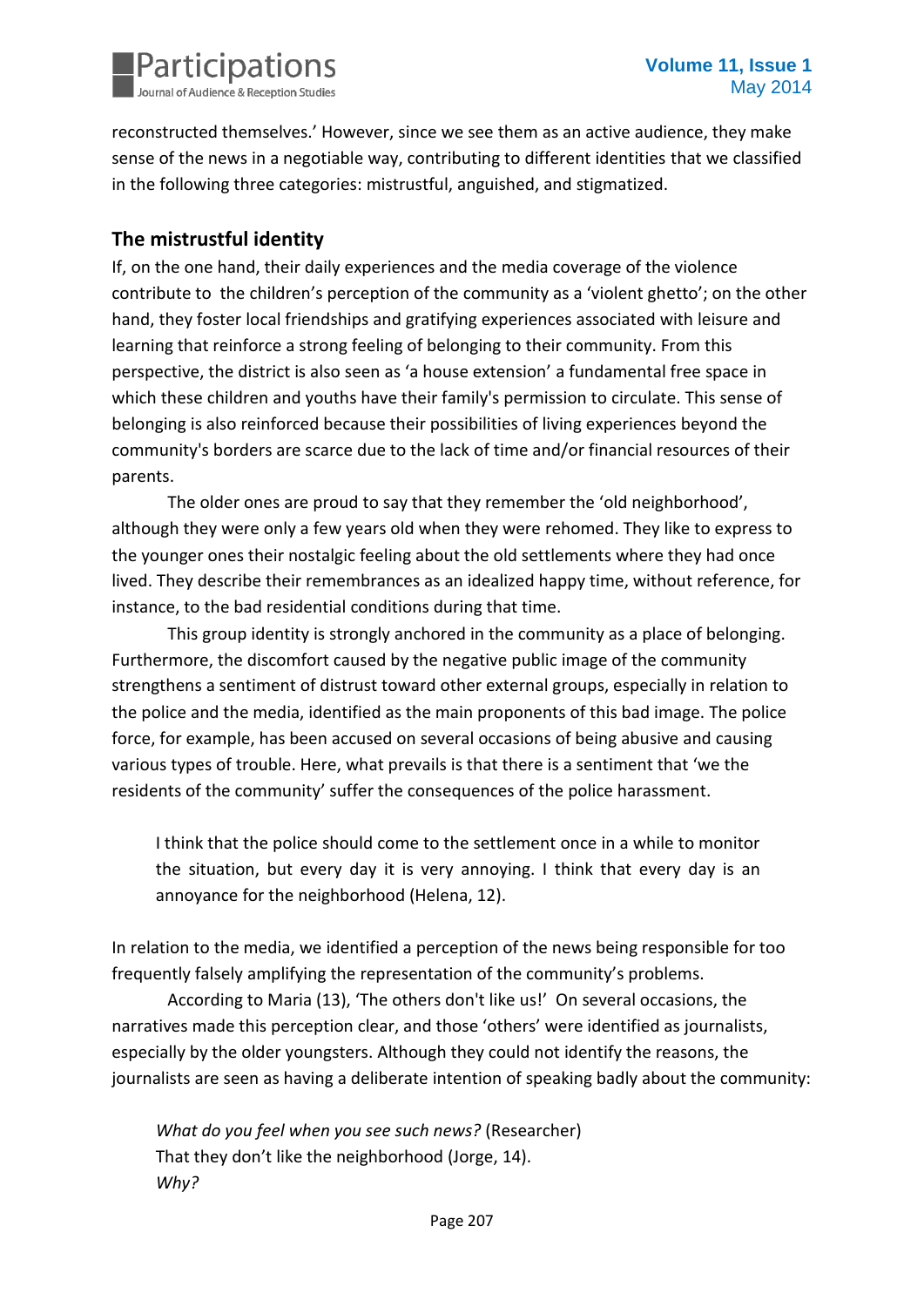

They're saying there's a stabbing every week in the neighborhood! (Jorge, 14) They say there's a shooting every week! (Helena, 12)

This identity construction is strongly marked by the perception of the community as an 'extension of the home', by the distrust toward the 'outsiders' and by a sentiment of victimization. The difference (in relation to the 'outsiders') is constructed around the violence in the community, whose representation is perceived as distorted (exaggerated) and imposed from the outside by the media. In this way, these factors provide the origin for the general attitude of distrust in relation to the 'outsiders', provoking reactions of indignation.

## **The anguished identity**

In the second identity construction that we assigned specially among the younger ones, the menace is perceived as being caused by an internal element of the community, a kind of 'danger in our midst'.

The narratives are marked by a sentiment of fear of violence, which would be caused by a minority of the inhabitants of the community being identified as bandits, fugitives of the police, and youngsters who attack the people.

The people who don't live in our community like to always say that our community is the bad influence; the teachers say at the school that we should get out of here, from this community; and they don't know that we don't do this; the problems are created by some other people in the community (Helena, 12).

The news discourse seen in daily TV news reinforces the sentiment of distress and fear experienced in conflicting daily situations. Through the representation of violent events too close to the children and youths, which occasionally happened in their presence, the news strengthens sentiments of sadness and fear.

*What do you remember when you see the news?* I remember what happened (Mario, 10). *You said that you also were present. How did you feel?* Fear (João, 12). *And what do think when you see the news on the television?* I think sadness; I think it is sad (Silvia, 9).

In this identity construction a perception of the community as a 'violent ghetto' prevails. The violence is the priority concern in descriptions of the community as a territory of deviant behaviors: shots, child molestation, aggressions, shootings, criminality, and strife. Those internal threats transform the community in a scary, dangerous, and sad place to live.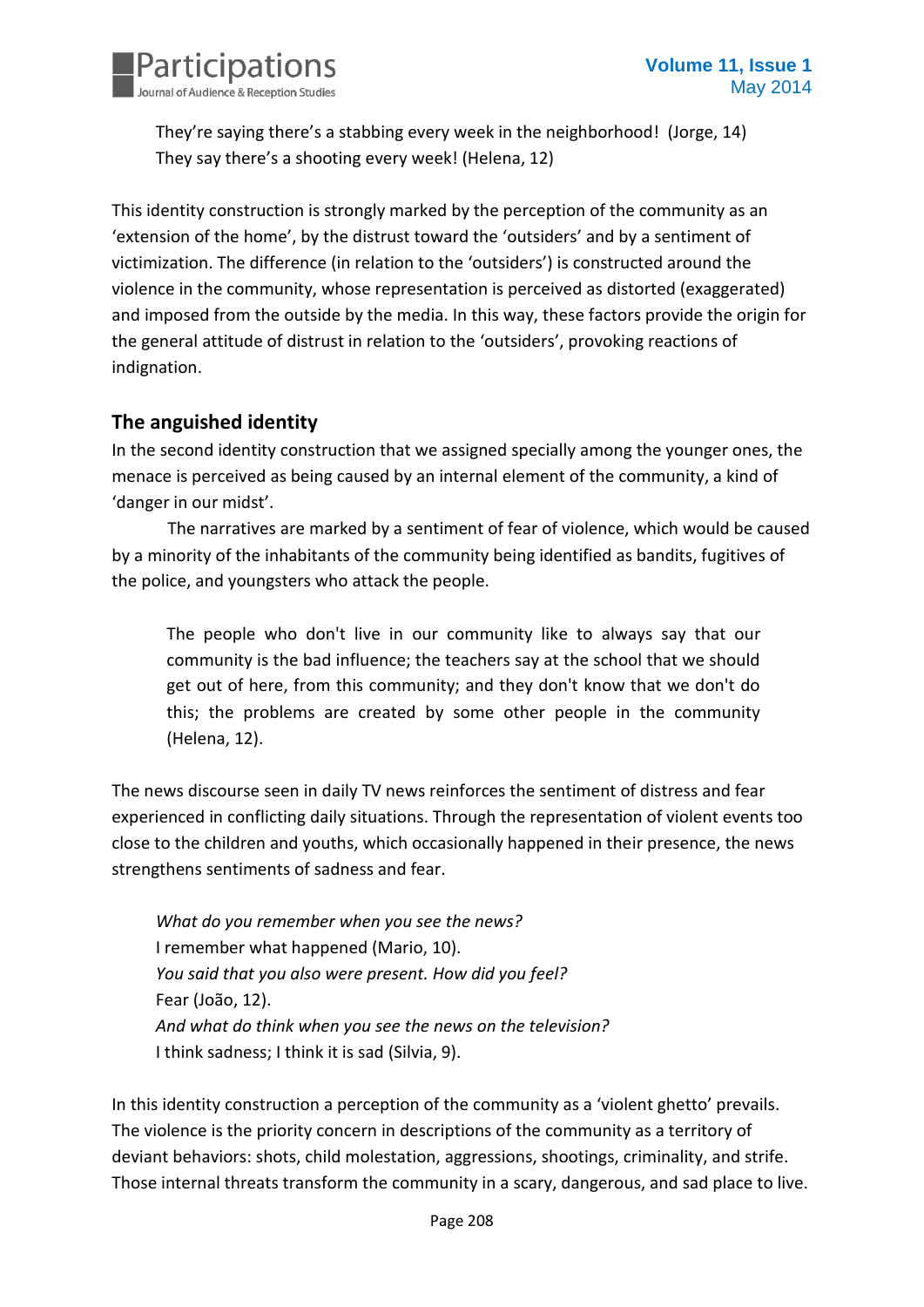

The news discourse functions as a reinforcement of the children's and youths' feeling of vulnerability.

## **The stigmatized identity**

The last and strongest identity construction refers to the stigmatization reinforced by the news. The majority of the children and youths insisted on commenting on the issue, which was referred many times in the focus groups and during other informal moments.

Beyond the 'presence of the cops' and the 'youngsters who mug', the news is considered as the central cause that makes 'the outsiders' avoid the community when they are asked to go there.

*Pedro was saying because he dislikes (negative news about the community)...* Because of the news, there are many people, members of the family, who don't like to come here. They think they are going to come in here and be immediately assaulted. My relatives don't come here because of this (Pedro, 15). The people from outside don't have the courage to enter here! (Several) The taxi drivers don't want to come in here! (Several) When we go shopping, we call the taxi and many times it doesn't show up... (Carla, 12)

The elements that Goffman (1975) identified as characteristics of stigmatization are presents in these narratives: discredit, isolation, justified discrimination, threatened rights, and difficult relations among the stigmatized and 'the normal'.

The reactions to these experiences vary between a very clear perception with direct responses and a tendency to minimize and ignore it, on the one hand, and a resigned attitude on the other.

*And do the people comment to you about the news?*

Yes, some say at school after seeing the news: 'If I go where you live I'm targeted with a shot in the head and I'm attacked!' (Carla, 12 year) Who says so? (Pedro, 15)

After they say something like this, I ask them, 'Did you go there to check it out?' (Carla, 12)

They play around at school with this. They say in a kidding way 'I'm not going there in fear of being attacked' (Pedro).

To me they don't say it kidding! (Carla)

If it were about another neighborhood they wouldn't kid around with this subject! (André, 15)

I think that other people say immediately that we created the violent situations they see in the news (Mário, 10).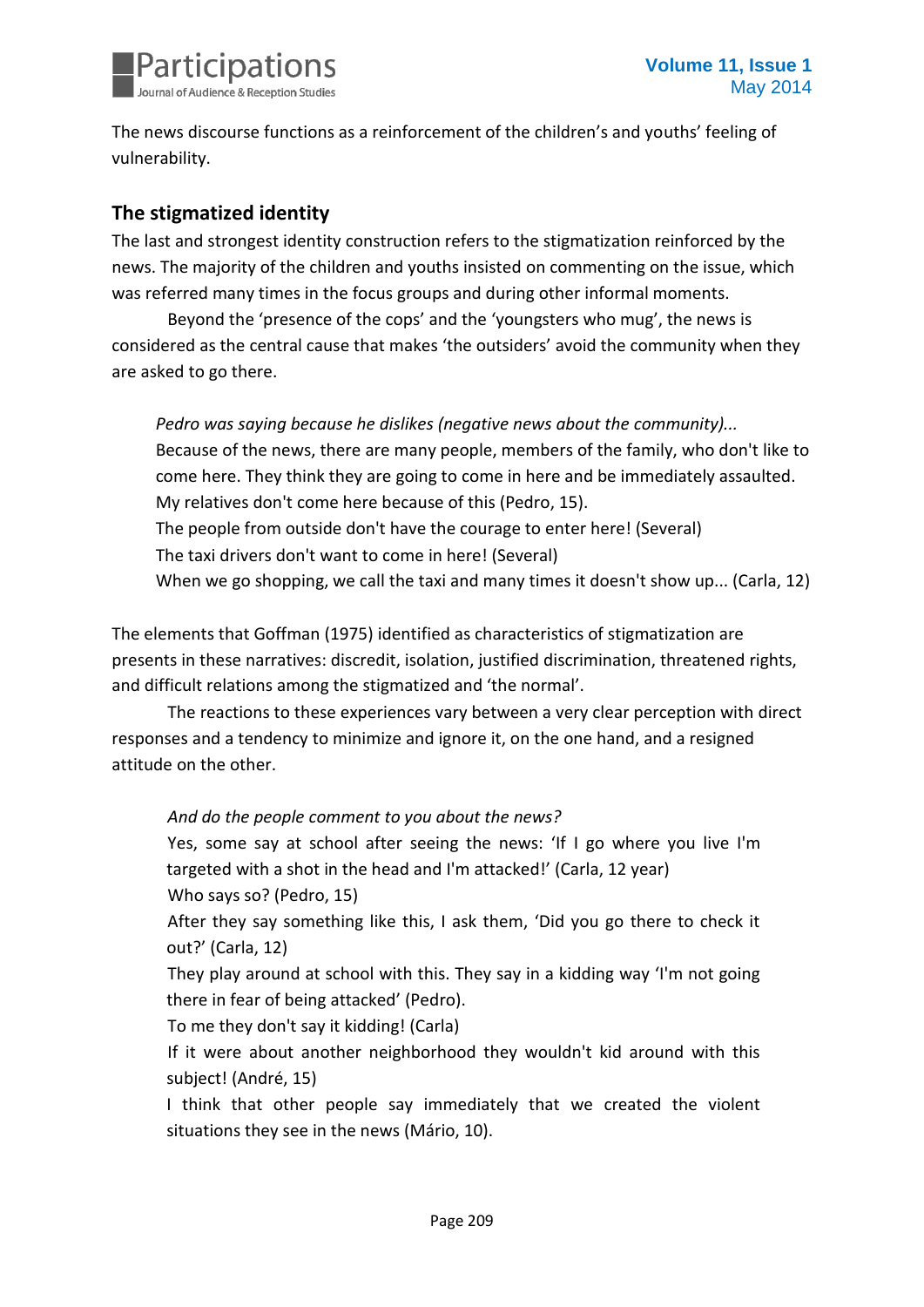

This identity construction is marked by the challenge in dealing with the external suspicion. The media are seen as one of the principal causes of the problem, since they frequently stress the violence which occurs in the community. This news discourse frequently motivates negative external reactions to the community that the children and youths need to deal with in their daily lives.

#### **Final remarks**

During nine months we accompanied the process of 'biographization' (Beck, 1998: 78) of an ethnic minority group of youths in the Lisbon suburbs. Taking into consideration the selfrecognition and social recognition process, we tried to understand how they construct their identity in an environment meaningfully marked by a negative visibility in the news.

In spite of the apparent indifference demonstrated initially by the news discourse, in several occasions it was clear how the news discourse was present in their daily lives, taking part in their socialization process.

Even though they prefer other media content over the news, these children and youths are regularly exposed to the news discourse, both directly at their homes and indirectly when they are confronted at school or in other environments where the TV news or other journalistic media are present.

The main concern and topic of interest when we talked about the news is the coverage of their neighborhood. Predominantly featuring negative framings, this news representation is perceived as the main cause for the community's negative image among outsiders. Although children and youths react differently according to their capacities and abilities, the news discourse significantly marks the identity constructions of the studied group.

The media visibility of the community, strongly anchored in negative attributes such as violence and deviation, contributes to enhancing the sentiment of fear and distress, especially among the younger ones, who relive the violent episodes through the media which they personally witnessed or that they closely experienced. It also contributes to strengthening, especially among the older ones, a very firm local identity, a sentiment of distrust toward the media and other external social agents facing the community.

Moreover, it unites all in a common challenge in their identity processes: confronting a stigmatized image, where 'we' always have to face the suspicion and transcend the barriers, trying to establish a relationship of quality with others and be recognized as 'normal people', who are worthy of respect.

With a basis in our action research, this identity recognition can be stimulated by utilizing communication in the following three ways: the media and its contents as an object of reflection among children and youths; the production of communicational objects by the children and youths to be divulged in various support systems (videos, photographs, texts, etc.); and the media supply of information to stimulate positive news on these territories and populations. These are research paths that we intend to deepen in a future action research project.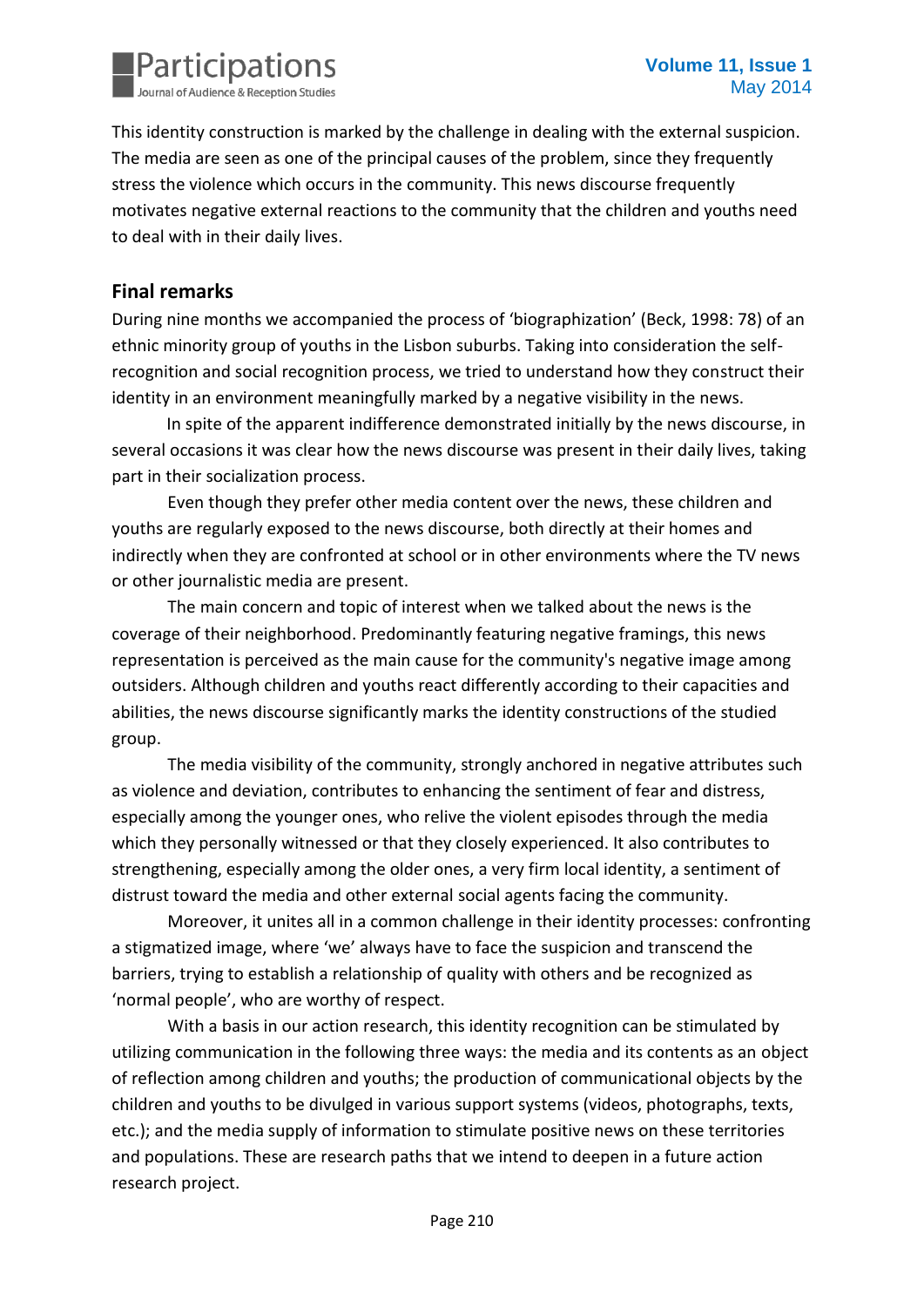

# **Biographical note:**

Lídia Marôpo, Ph.D, is a lecturer in the Communication Sciences Department of the Universidade Autónoma de Lisboa (UAL) and a researcher at CESNOVA/ Universidade Nova de Lisboa, in Portugal. She has been studying children's representation in the news and children as a news audience, comparing the Portuguese and Brazilian scenario. Contact: [lidiamaropo@gmail.com.](mailto:lidiamaropo@gmail.com)

#### **References:**

- Altheide, David, Identity and the Definition of the Situation In a Mass-Mediated Context. *Symbolic Interaction*, 23 (1), 2000, pp. 1-27.
- Azeredo, Maria, *A Representação da Delinquência Juvenil nos Media Noticiosos: Estudo de Caso do Público e Correio da Manhã* (1993-2003). Master Thesis, Lisbon: Universidade Nova de Lisboa, 2007.
- Beck, Ulrich, *Democracy without Enemies*, Cambridge: Polity Press, 1998.
- Bennet, W. Lance, *News – The Politics of Illusion*, New York: Pearson Longman, 2007.
- Brown, Jane D.*et al*, Teenage Room Culture: Where Media and Identities Intersect. *Communication Research*, 2, pp. 813-827, 1994.
- Buckingham, David, *The Making of Citizens: Young People, News and Politics*, London: Routledge, 2000.
- Carvalho, Maria João Leote, '*Do Outro Lado da Cidade. Crianças, Socialização e Delinquência em Bairros de Realojamento'*. Ph.D Thesis, Lisbon: Universidade Nova de Lisboa, 2010.
- Carvalho, , Maria João Leote *et al*, 'Delinquência(s) e justiça: crianças e jovens em notícia', in C. Ponte. (ed.). *Crianças e Jovens em Notícia*, Lisboa: Livros Horizonte, 2009, pp. 81-95.
- Coelho, Zara, 'Jovens no discurso da imprensa portuguesa: um estudo exploratório'. *Análise Social*, vol. XLIV (2.º), 191, 2009, pp. 361-377. 'Young in the Portuguese press speech: An exploratory study'. *Social Analysis*, XLIV, 2009, pp. 361-377.
- Correia, Jõao Carlos, *Comunicação e Cidadania: os Media e a Fragmentação do Espaço Público*, Lisbon: Livros Horizonte, 2004.
- Correia, Jõao Carlos(2007), 'Identidades e realidades múltiplas. Os estranhos no meio de nós', in J. Pissarra Esteves (ed.). *Comunicação e Identidades Sociais*, Lisbon: Livros Horizonte, 2007, pp.131-154.
- Corsaro, William, *The Sociology of Childhood*, Thousand Oaks: Pine Forge Press, 1997.
- Ericson, Richard V. *et al*., *Representing Order – Crime, Law and Justice in the News Media,* Toronto: University of Toronto Press, 1991.
- Esteves, Alina. *Imigração e Cidades: Geografias de Metrópoles Multiétnicas Lisboa e Washington D.C*. PhD Thesis, Lisbon: Universidade de Lisboa, 2004.
- Gerbner, G., 'Reclaiming our cultural mythology'. *In Context*, 38, 1994, pp. 40-42.
- Goffman, E., *Stigmate: les Usages Sociaux des Handicaps*, Paris: Minuit, 1975.
- Greenwood, Davyd J. and Levin, Morten, *Introduction to Action Research: Social Research for Social Change*, London: Sage, 1998.
- Hall, S. *et al*., *Policing the Crisis – Mugging, the State, the Law and Order,* New York: Palgrave McMillan, 1978.